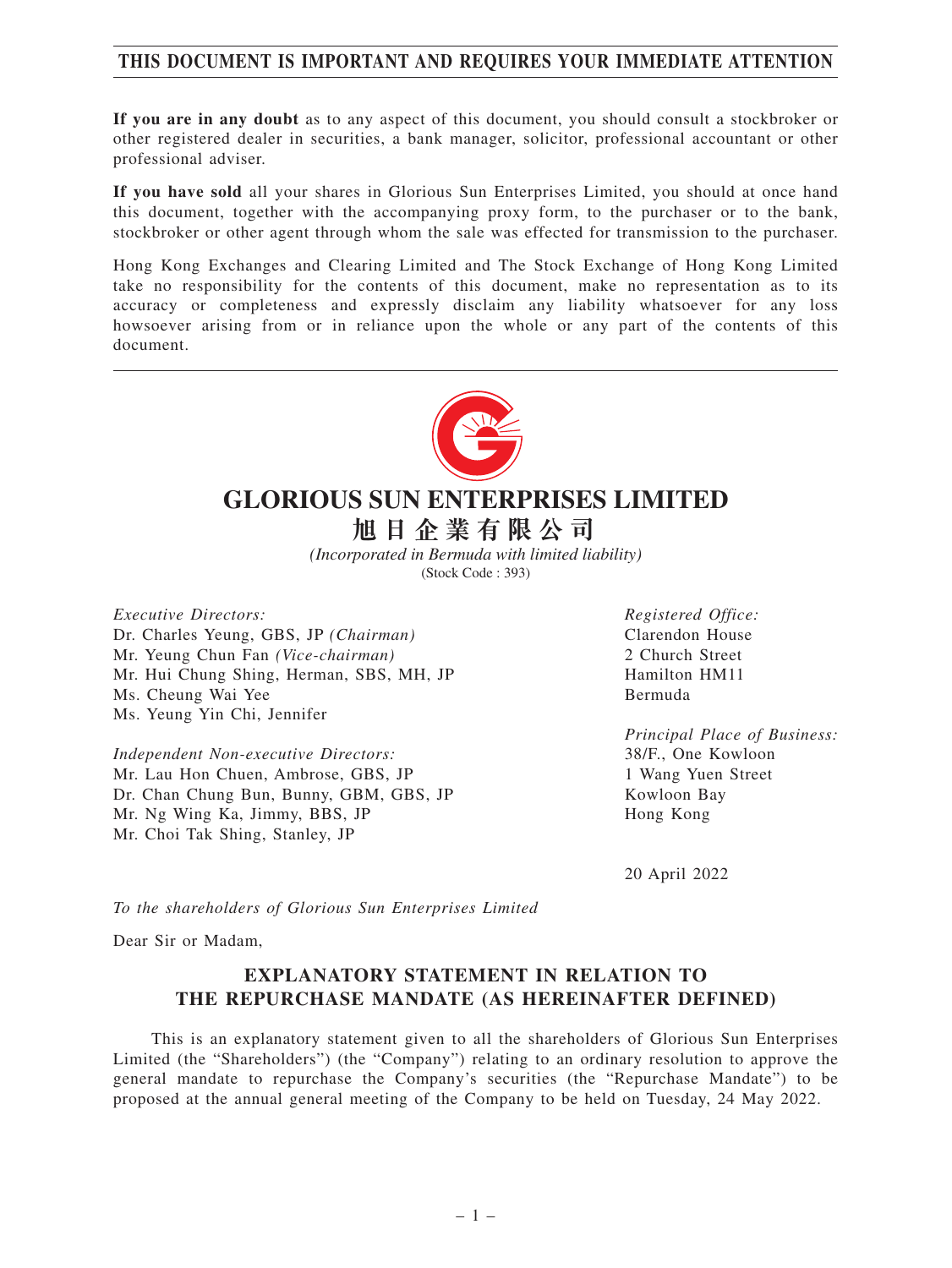#### **(A) REPURCHASE MANDATE**

#### **(i) Share Capital**

As at 11 April 2022, being the latest practicable date (the "Latest Practicable Date") prior to the printing of this document, the number of issued shares of the Company was 1,530,028,000 shares of HK\$0.10 each, all of which are fully paid (the "Shares").

Subject to the passing of the ordinary resolution approving the Repurchase Mandate and on the basis that no further Shares are issued or repurchased prior to the annual general meeting, the Company would be allowed under the Repurchase Mandate to repurchase a maximum of 153,002,800 Shares during the course of the period prior to the next annual general meeting.

#### **(ii) Reasons for Repurchases**

The Directors believe that it is in the best interests of the Company and its shareholders to seek a general authority from shareholders to enable the Directors to repurchase Shares on the market. Repurchases of Shares will only be made when the Directors believe that such a repurchase will benefit the Company and its shareholders as a whole. Such repurchases may, depending on market conditions and funding arrangements at the time, lead to an enhancement of the value of the net assets and/or earnings and/or dividend per Share.

#### **(iii) Funding of Repurchases**

Repurchases must be funded out of funds which are legally available for the purpose in accordance with the Company's constitutive documents and Bermuda law, being capital paid up on the purchased Shares or out of the funds of the Company otherwise available for dividend or distribution or out of the proceeds of a fresh issue of shares made for the purpose. Any premium payable on a purchase of the Shares to be purchased must be provided for out of funds of the Company otherwise available for dividend or distribution or out of the Company's share premium account. It is envisaged that the funds required for any repurchase would be derived from such sources.

The Directors do not propose to exercise the Repurchase Mandate to such an extent as would, in the circumstances, have a material adverse effect on the working capital requirements of the Company or the gearing levels which in the opinion of the Directors are from time to time appropriate for the Company. No material adverse impact on the working capital requirements or gearing levels of the Company (as compared with the position disclosed in the audited financial statements for the year ended 31 December 2021 contained in the Company's 2021 annual report) is anticipated in the event that the Repurchase Mandate is exercised in full.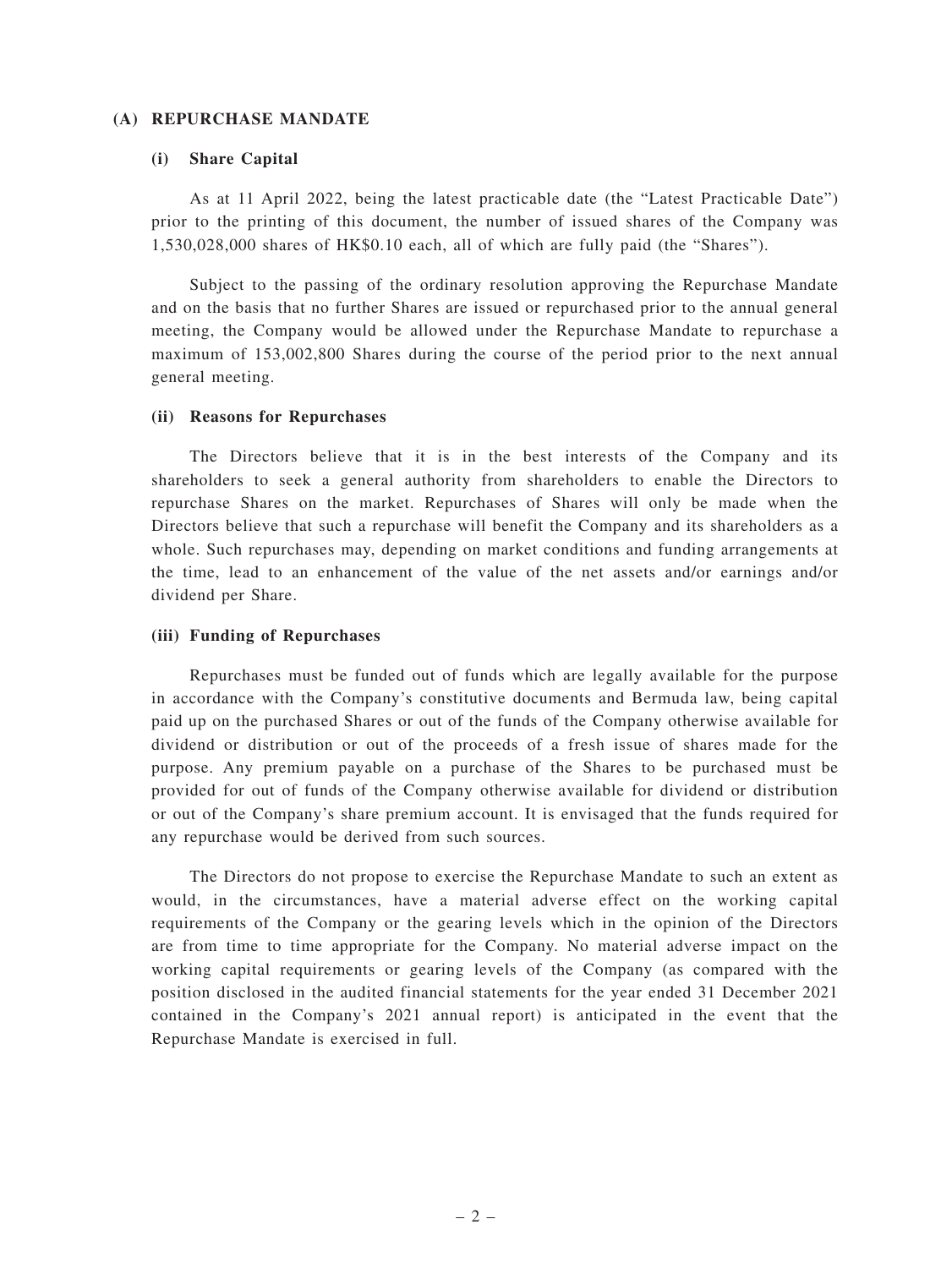## **(iv) Share Prices**

During each of the twelve months preceding the Latest Practicable Date and the period from 1 April 2022 to the Latest Practicable Date, the highest and lowest prices at which the Shares were traded on The Stock Exchange of Hong Kong Limited (the "Stock Exchange") were as follows:

|                                        | <b>Shares</b>  |        |
|----------------------------------------|----------------|--------|
|                                        | <b>Highest</b> | Lowest |
|                                        | HK\$           | HK\$   |
| 2021                                   |                |        |
|                                        |                |        |
| April                                  | 0.88           | 0.81   |
| May                                    | 0.85           | 0.82   |
| June                                   | 0.86           | 0.77   |
| July                                   | 0.90           | 0.77   |
| August                                 | 0.84           | 0.73   |
| September                              | 0.83           | 0.79   |
| October                                | 0.83           | 0.80   |
| November                               | 0.83           | 0.80   |
| December                               | 0.86           | 0.79   |
| 2022                                   |                |        |
| January                                | 0.83           | 0.75   |
| February                               | 0.81           | 0.79   |
| March                                  | 0.80           | 0.69   |
| 1 April to the Latest Practicable Date | 0.78           | 0.75   |

#### **(v) Repurchases of Shares**

The Company has repurchased a total of 6,784,000 Shares on the Stock Exchange during the six months preceding the Latest Practicable Date. Details of the repurchases are disclosed as follows:

|                    | Number of          |                                   |        |
|--------------------|--------------------|-----------------------------------|--------|
|                    | <b>Shares</b>      | <b>Repurchase Price Per Share</b> |        |
| Date of Repurchase | <b>Repurchased</b> | <b>Highest</b>                    | Lowest |
|                    |                    | HK\$                              | HK\$   |
| 11 October 2021    | 228,000            | 0.82                              | 0.82   |
| 12 October 2021    | 208,000            | 0.82                              | 0.81   |
| 15 October 2021    | 248,000            | 0.82                              | 0.81   |
| 18 October 2021    | 228,000            | 0.82                              | 0.82   |
| 19 October 2021    | 128,000            | 0.82                              | 0.82   |
| 20 October 2021    | 148,000            | 0.82                              | 0.82   |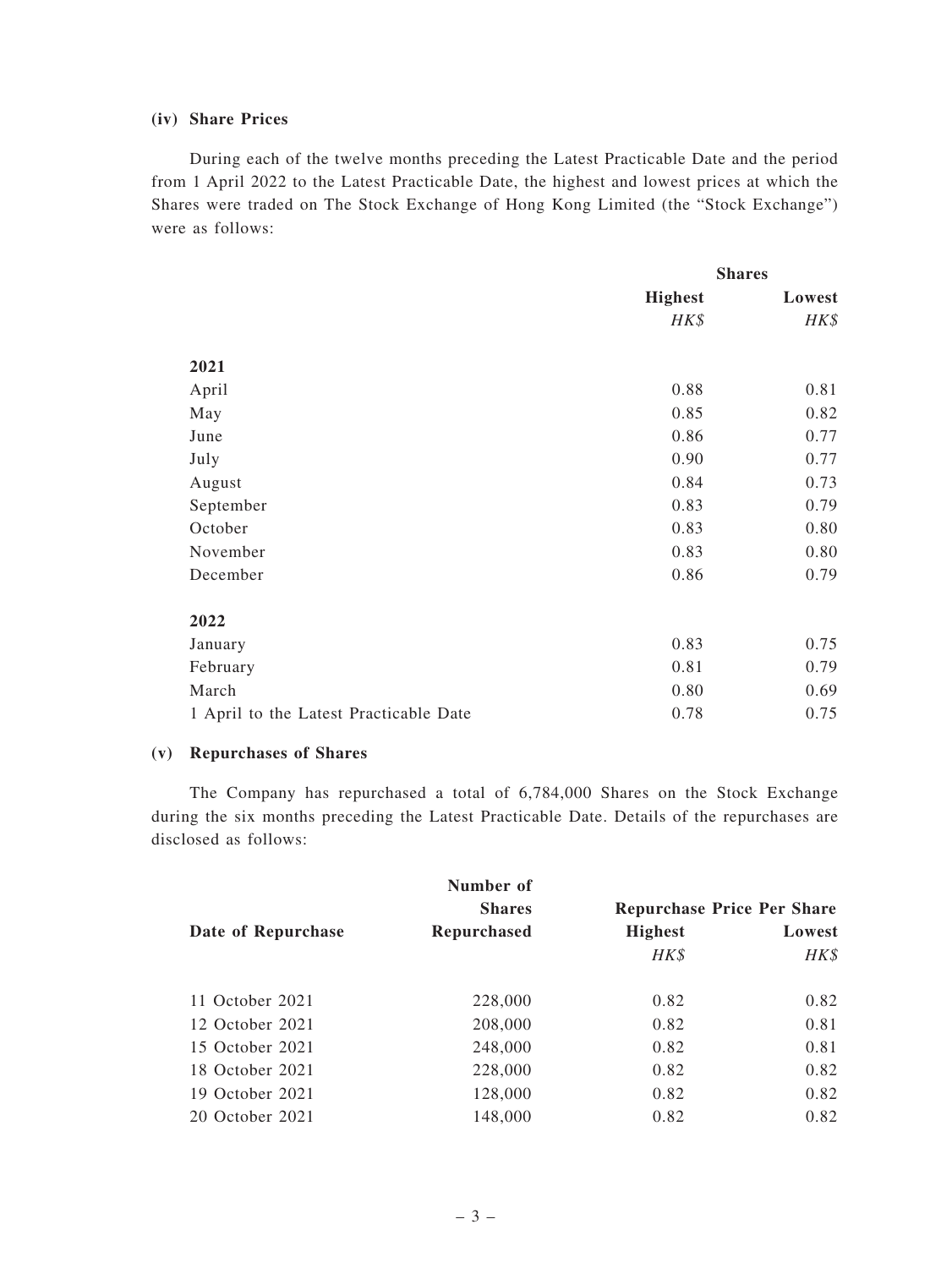| Number of          |               |                                                               |      |  |  |
|--------------------|---------------|---------------------------------------------------------------|------|--|--|
|                    | <b>Shares</b> | <b>Repurchase Price Per Share</b><br><b>Highest</b><br>Lowest |      |  |  |
| Date of Repurchase | Repurchased   |                                                               |      |  |  |
|                    |               | HK\$                                                          | HK\$ |  |  |
| 21 October 2021    | 200,000       | 0.82                                                          | 0.82 |  |  |
| 22 October 2021    | 220,000       | 0.82                                                          | 0.82 |  |  |
| 25 October 2021    | 148,000       | 0.82                                                          | 0.82 |  |  |
| 26 October 2021    | 148,000       | 0.82                                                          | 0.82 |  |  |
| 27 October 2021    | 148,000       | 0.82                                                          | 0.82 |  |  |
| 28 October 2021    | 148,000       | 0.83                                                          | 0.83 |  |  |
| 29 October 2021    | 180,000       | 0.83                                                          | 0.82 |  |  |
| 1 November 2021    | 180,000       | 0.83                                                          | 0.82 |  |  |
| 2 November 2021    | 160,000       | 0.82                                                          | 0.82 |  |  |
| 3 November 2021    | 168,000       | 0.82                                                          | 0.81 |  |  |
| 4 November 2021    | 148,000       | 0.82                                                          | 0.82 |  |  |
| 5 November 2021    | 148,000       | 0.82                                                          | 0.81 |  |  |
| 8 November 2021    | 132,000       | 0.82                                                          | 0.81 |  |  |
| 9 November 2021    | 160,000       | 0.82                                                          | 0.82 |  |  |
| 10 November 2021   | 132,000       | 0.82                                                          | 0.82 |  |  |
| 11 November 2021   | 148,000       | 0.82                                                          | 0.82 |  |  |
| 12 November 2021   | 188,000       | 0.82                                                          | 0.82 |  |  |
| 15 November 2021   | 128,000       | 0.82                                                          | 0.82 |  |  |
| 16 November 2021   | 152,000       | 0.82                                                          | 0.82 |  |  |
| 17 November 2021   | 188,000       | 0.82                                                          | 0.82 |  |  |
| 18 November 2021   | 148,000       | 0.82                                                          | 0.82 |  |  |
| 19 November 2021   | 180,000       | 0.82                                                          | 0.82 |  |  |
| 22 November 2021   | 180,000       | 0.82                                                          | 0.82 |  |  |
| 23 November 2021   | 160,000       | 0.83                                                          | 0.82 |  |  |
| 24 November 2021   | 180,000       | 0.82                                                          | 0.82 |  |  |
| 25 November 2021   | 200,000       | 0.83                                                          | 0.82 |  |  |
| 26 November 2021   | 180,000       | 0.83                                                          | 0.83 |  |  |
| 29 November 2021   | 128,000       | 0.83                                                          | 0.82 |  |  |
| 30 November 2021   | 200,000       | 0.83                                                          | 0.82 |  |  |
| 1 December 2021    | 100,000       | 0.85                                                          | 0.84 |  |  |
| 2 December 2021    | 144,000       | 0.85                                                          | 0.84 |  |  |
| 3 December 2021    | 132,000       | 0.85                                                          | 0.84 |  |  |
| 6 December 2021    | 132,000       | 0.85                                                          | 0.84 |  |  |
| 7 December 2021    | 160,000       | 0.85                                                          | 0.84 |  |  |
| 17 December 2021   | 28,000        | 0.83                                                          | 0.83 |  |  |
| 20 December 2021   | 20,000        | 0.83                                                          | 0.83 |  |  |
| 24 December 2021   | 20,000        | 0.83                                                          | 0.83 |  |  |
| 30 December 2021   | 28,000        | 0.82                                                          | 0.81 |  |  |
| 7 January 2022     | 32,000        | 0.82                                                          | 0.81 |  |  |
| 11 January 2022    | 20,000        | 0.82                                                          | 0.82 |  |  |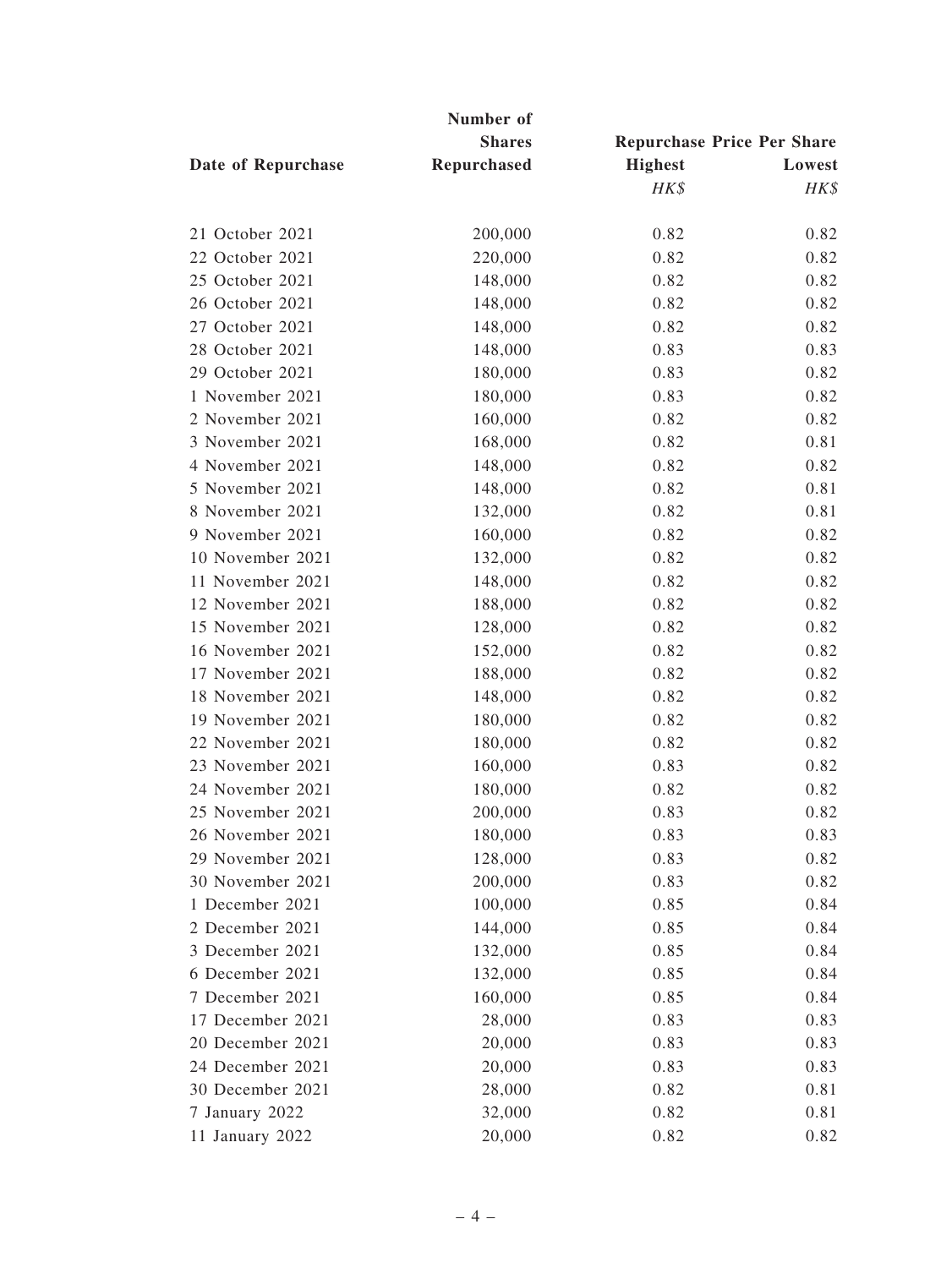#### **(vi) General**

None of the Directors or, to the best of their knowledge having made all reasonable enquires, their close associates, have any present intention to sell any Shares to the Company under the Repurchase Mandate if it is approved by the Shareholders.

The Directors have undertaken to the Stock Exchange that they will exercise the power of the Company to make repurchases pursuant to the Repurchase Mandate in accordance with the Rules Governing the Listing of Securities on the Stock Exchange (the "Listing Rules"), the memorandum of association and bye-laws of the Company and the laws of Bermuda.

If as a result of a repurchase of Shares a shareholder's proportionate interest in the voting rights of the Company increases, such increase will be treated as an acquisition for the purposes of the Codes on Takeovers and Mergers and Share Buy-backs (the "Takeover Code"). As a result, a shareholder or a group of shareholders acting in concert depending on the level of increase of shareholders' interest, could obtain or consolidate control of the Company and become obliged to make a mandatory offer in accordance with Rules 26 and 32 of the Takeover Code. The Directors are not aware of any shareholder or a group of shareholders acting in concert, who may become obliged to make a mandatory offer in accordance with Rules 26 and 32 of the Takeover Code as a result of the Directors exercising the power to repurchase Shares pursuant to the Repurchase Mandate.

As at the Latest Practicable Date, Mr. Charles Yeung and Mr. Yeung Chun Fan, both are the Directors, together with parties acting in concert with them were beneficially interested in 1,125,224,499 Shares representing 73.54 per cent. of the issued shares of the Company. On the basis that no further Shares are to be issued, a full exercise of the Repurchase Mandate by the Directors would result in Mr. Charles Yeung and Mr. Yeung Chun Fan together with parties acting in concert with them in aggregate holding approximately 81.71 per cent. of the issued shares of the Company. Accordingly, the Directors are not aware of any consequences which would arise under the Takeover Code as a consequence of any repurchases made pursuant to the Repurchase Mandate. So far as the Directors are aware, the Company does not have any present intention to repurchase Shares pursuant to the Repurchase Mandate to such an extent that the Company is not able to maintain the minimum public float for the Shares.

No core connected persons (as defined in the Listing Rules) of the Company have notified the Company that they have a present intention to sell Shares to the Company, or have undertaken not to do so, in the event that the Company is authorised to make repurchases of Shares.